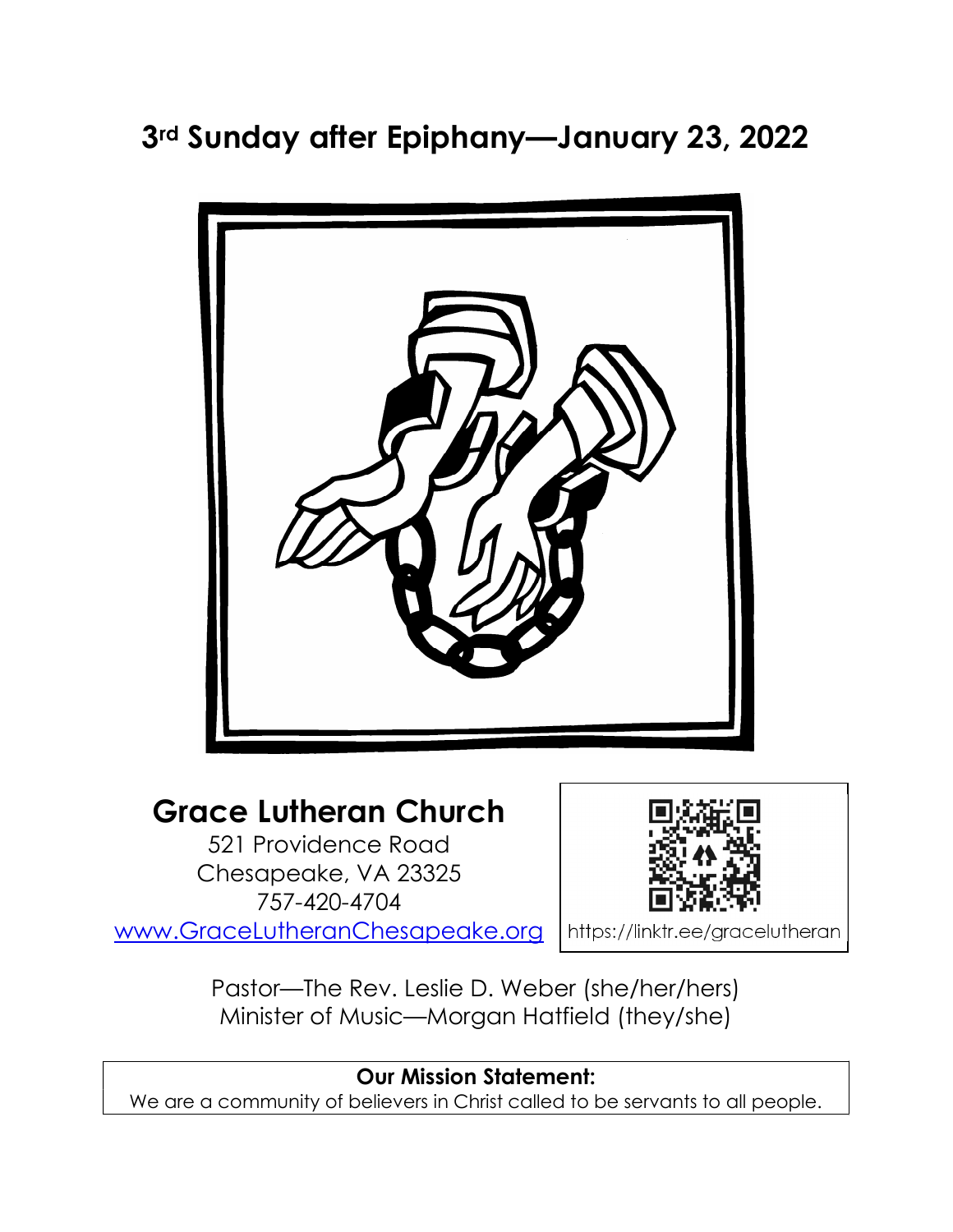Page numbers (p.) are in front half of the hymnal. Hymn numbers (#) are in back half of the hymnal. Everyone is invited to join in **bolded responses.** + Please stand as you are able.

#### + Gathering +

The Holy Spirit calls us together as the people of God.

#### Praise & Worship see insert in the set of the seeding of the seeding of the seeding seeding and seeding of the seeding of the seeding of the seeding of the seeding of the seeding of the seeding of the seeding of the seedin

### + Confession and Forgiveness

Blessed be the holy Trinity,  $\pm$  one God, who creates us, redeems us, and calls us by name. **Amen.** 

Let us confess our sinfulness before God and one another.

#### Silence is kept for reflection.

Most merciful God, we confess that we have sinned against you and your beloved children. We have turned our faces away from your glory when it did not appear as we expected. We have rejected your word when it made us confront ourselves. We have failed to show hospitality to those you called us to welcome. Accept our repentance for the things we have done and the things we have left undone. For the sake of Jesus Christ, have mercy on us. Forgive us and lead us, that we may bathe in the glory of your Son born among us, and reflect your love for all creation. Amen.

Rejoice in this good news: In  $\pm$  Christ Jesus, your sins are forgiven. You are descendants of the Most High, adopted into the household of Christ, and inheritors of eternal life. Live as freed and forgiven children of God. **Amen.** 

| + Gathering Song    | ELW#886                           |
|---------------------|-----------------------------------|
| + Greeting          | E <sub>L</sub> W <sub>D.147</sub> |
| + Prayer of the Day | $E$ LW p.23                       |

+ Word +

God speaks to us in scripture reading, preaching, and song.

**First Reading** Nehemiah 8:1-3, 5-6, 8-10

**Psalm 19** ELW #19

Second Reading 12:12-31a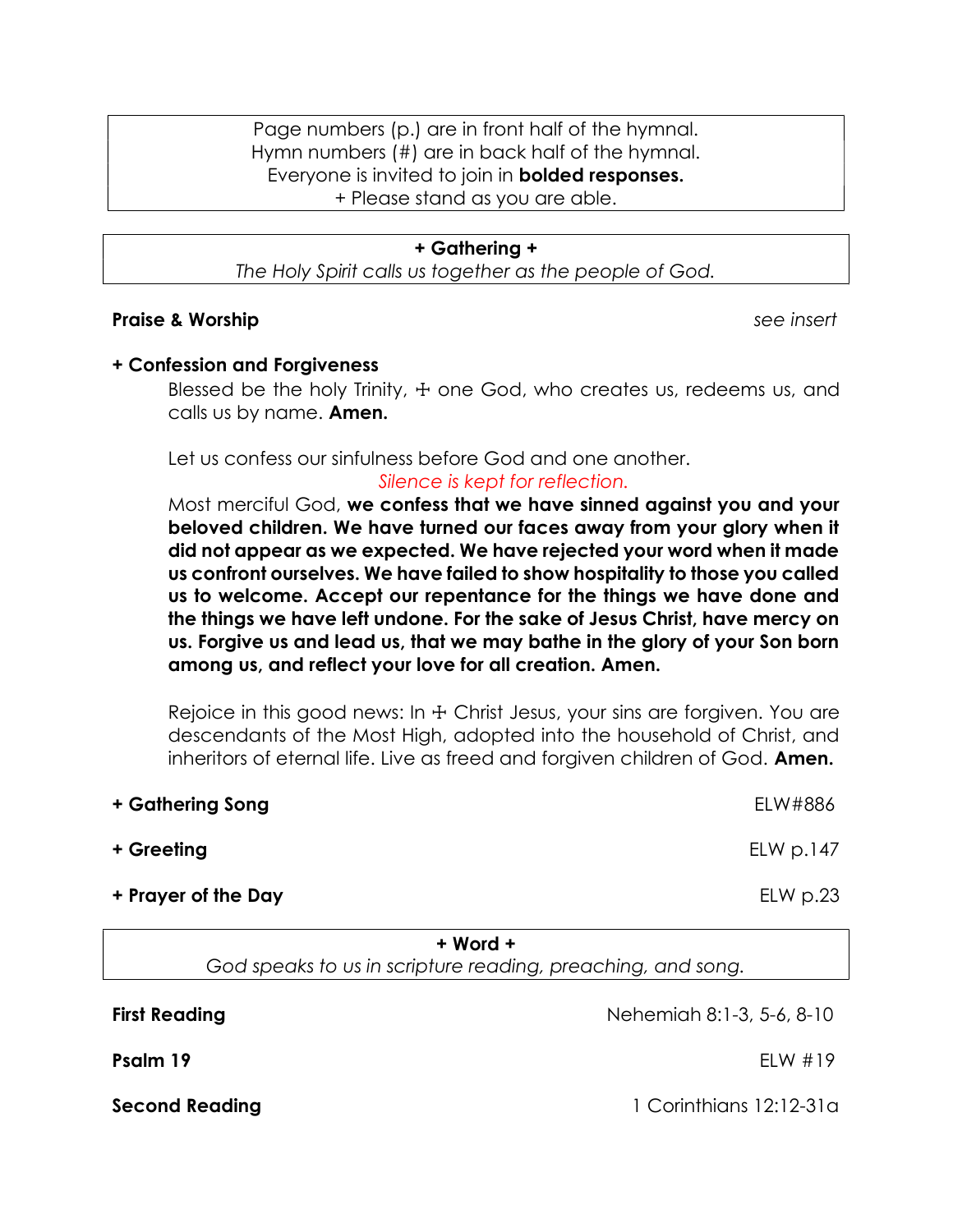+ Gospel Acclamation ELW p.151 + Gospel Reading Luke 4:14-21

Young at Heart Message & Sermon The Rev. Leslie D. Weber

## + Song of the Day  $\blacksquare$  + Song of the Days  $\blacksquare$

Blessing and honor, glory and power be unto the Ancient of Days. From ev'ry nation, all of creation, bow before the Ancient of Days.

Every tongue in heaven and earth shall declare your glory Every knee shall bow at your throne in worship You will be exalted, O God, and your kingdom shall not pass away, O Ancient of Days.

Text: Gary Sadler & Jamie Harvill Text © 1992 Integrity's Hosanna! Music

## + Apostles Creed ELW p.105

+ Prayers of Intercession sung refrain: ELW #744 v.1 In my life, Lord, be glorified, be glorified; in my life, Lord, be glorified today.

## + Peace

+Meal+ God feeds us with the presence of Jesus Christ.

## **Offering**

Thank you for supporting the mission of the church as you are able! Electronic donations can be made at

https://tithe.ly/give\_new/www/#/tithely/give-onetime/475611.

Checks can be also be sent to church: 521 Providence Rd, Chesapeake, VA 23325

## + Offering Prayer

- + Great Thanksgiving entitled to the ELW p.152
- + Thanksgiving at the Table
- + Lord's Prayer (sins) ELW p.154



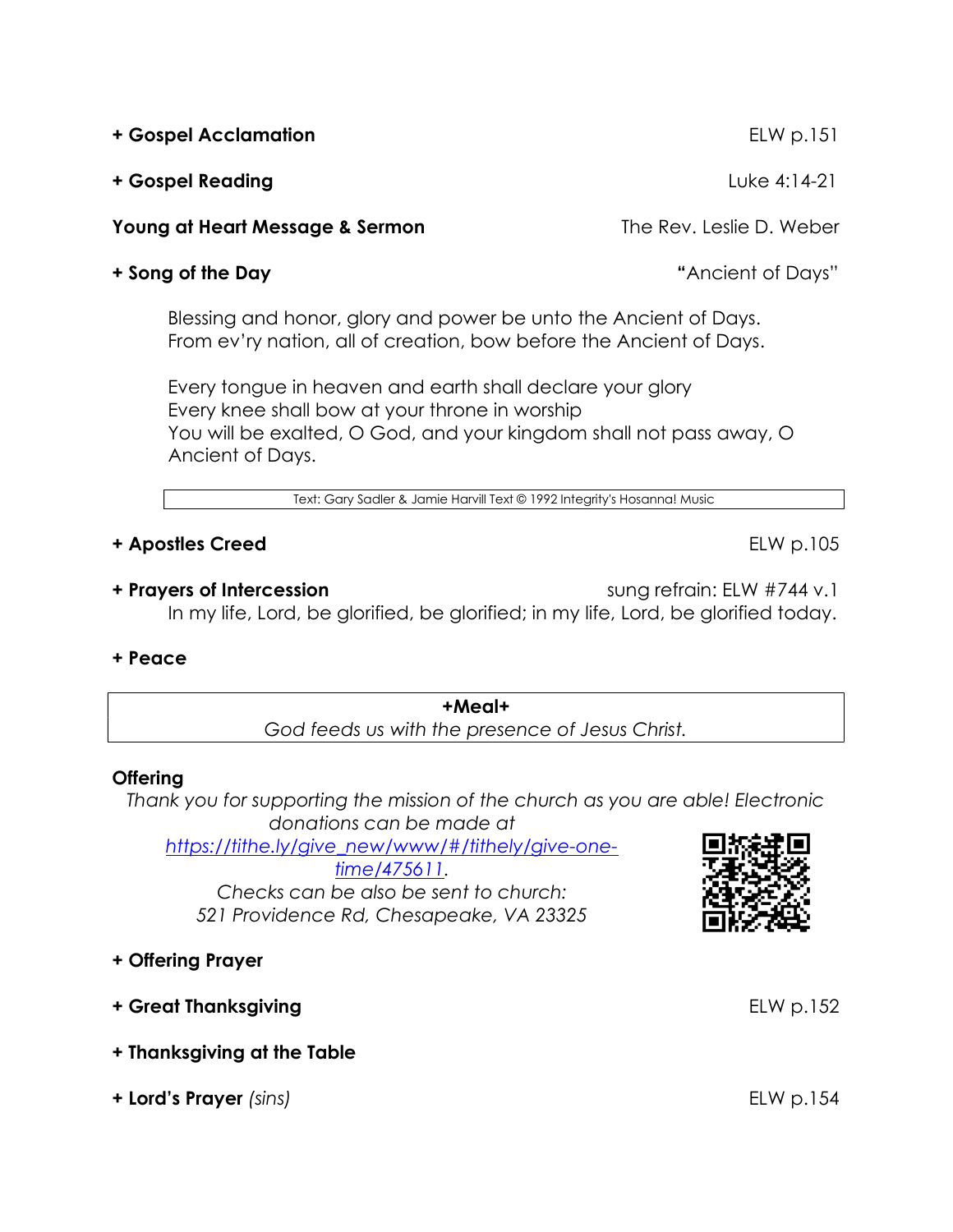## **Communion**

Come to God's table. There is a place for you and enough for all.

Where possible, commune one another saying "the body of Christ, given for you" and "the blood of Christ, shed for you."

## Distribution Song ACS#962

In this feast of love, in this feast of love, Lord, you share your blood and your body, Jesus, Lamb of God.

In this bread and wine, in this bread and wine, you have promised, Lord, to be with us, Lamb of God divine.

Grant us peace, O Lord, grant us peace, O Lord; fill us with the joy of your Spirit, ever-living Word.

## + Prayer after Communion

+Sending+ God blesses us and sends us in mission to the world.

### + Blessing

#### **Announcements**

### + Sending Song **ELW#710**

#### + Dismissal

Go in peace. Serve the Lord. Thanks be to God.

### **Postlude**